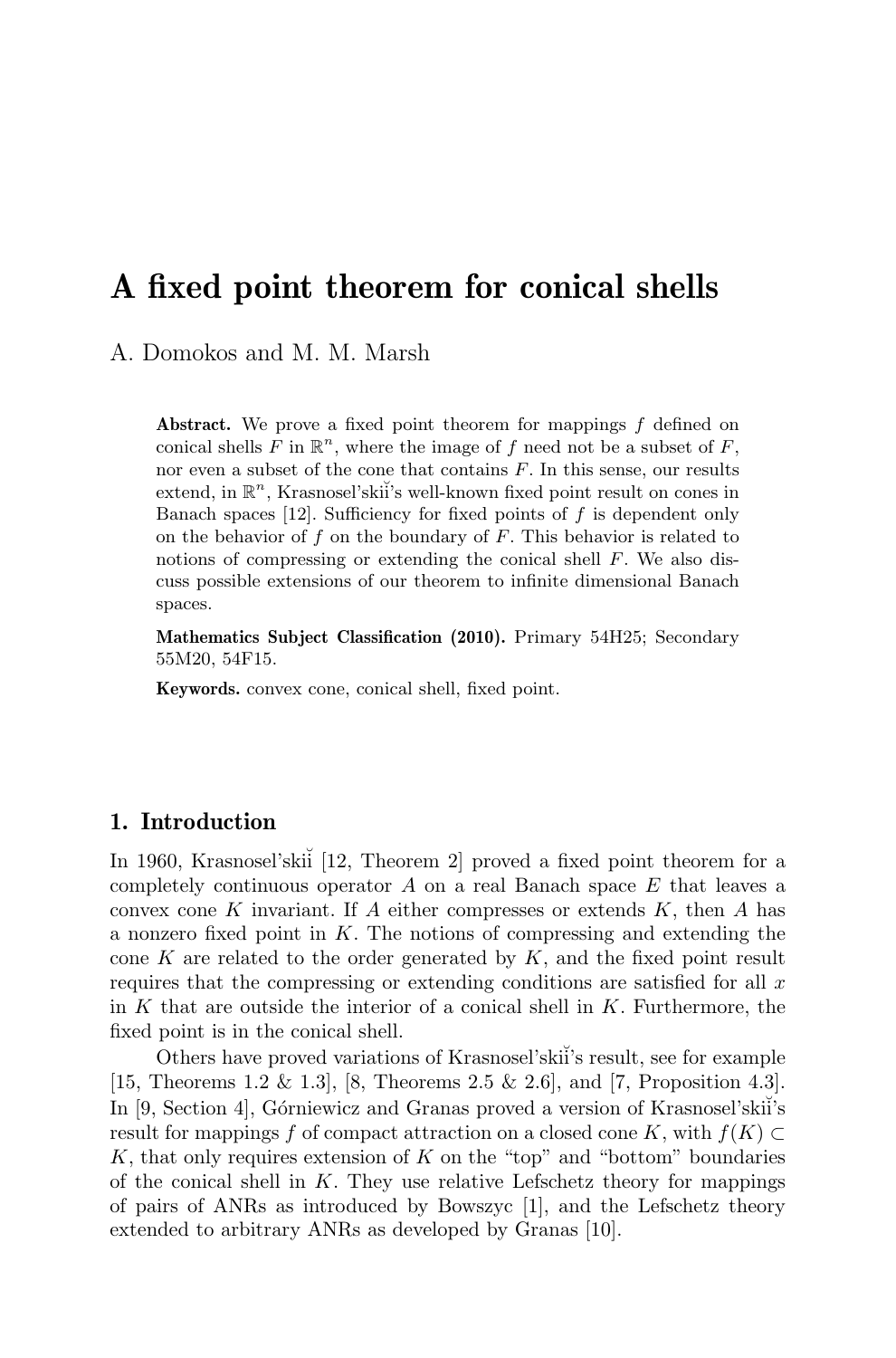We will prove a fixed point theorem, of Krasnosel'ski<sup>{</sup> type, for mappings defined on a conical shell, where the image of the mapping is not necessarily a subset of the cone, and behavior of the mapping only on the boundary of the conical shell determines if the mapping has a fixed point. There are other fixed point results for mappings  $f$  on *n*-cells or compact convex sets, where the image of f is not required to be a subset of the domain of  $f$ , see for example [3], [11], [13], [14], and [16]. However, these results require additional geometric properties that are not needed in our fixed point theorem. For example, in [3] and [16], it is assumed that for every x,  $f(x) - x$  belongs to the tangent cone of the weakly compact, convex domain of  $f$  at  $x$  (see also Remark 3 in section 4). Our theorem is not implied by any of these results. In section 4, we discuss examples that demonstrate this.

Our proof will use the relative Lefschetz theory applied to compact ANRs. To do this, we apply some basic notions from algebraic topology such as homotopy of mappings, degree theory for mappings of spheres, and Lefschetz theory for compact ANRs. Fundamental properties of these notions can be found in [17]. R. F. Brown's book [2] gives a more thorough discussion of index theory, Lefschetz theory, and Nielsen theory. A good reference for index theory and Lefschetz theory for Euclidean neighborhood retracts is [4].

### 2. Definitions and Preliminaries

Our setting will be Euclidean  $n$ -space  $\mathbb{R}^n$ . After the proof of our fixed point theorem, we will comment on possible generalizations of the theorem to infinite dimensional Banach and Hilbert spaces.

For a set S in  $\mathbb{R}^n$ , let clS, intS, and bdS denote, respectively, the topological closure, interior, and boundary of  $S$ . If spaces  $S$  and  $T$  are homeomorphic, we write  $S \approx T$ . We refer to continuous functions as mappings. If A and B are subsets of  $\mathbb{R}^n$ , and  $f: A \to B$  is a mapping that is not homotopic to a constant mapping from  $A$  into  $B$ , we say that  $f$  is *essential*.

For  $r > 0$ , let  $S_r = \{x \mid ||x|| = r\}$ , and let  $B_r = \{x \mid ||x|| < r\}$ . Let  $\rho_r: \mathbb{R}^n/\{0\} \to S_r$  be the radial projection given by  $\rho_r(x) = r \frac{x}{\|x\|}$ . When  $1 \leq k < n$ , we denote the unit k-sphere in  $\mathbb{R}^{k+1}$  by  $S^k$ .

The set C is a *cone* in  $\mathbb{R}^n$  if  $\lambda x \in C$  for each  $x \in C$  and  $\lambda \geq 0$ . For a set  $B \subset \mathbb{R}^n$ , let  $cone(B) = \{\lambda x \mid x \in B \text{ and } \lambda \geq 0\}$ . For a cone C in  $\mathbb{R}^n$ , we recall some standard terminology and introduce notation that we use throughout the paper. If the interior of C is non-empty, C is called a full cone. If C is closed under vector addition, C is called a convex cone. It is straightforward to check that convex cones are convex. If  $-C \cap C = \{0\}$ , C is a pointed cone. Although we do not need the cone  $C$  in our fixed point result (Theorem 3.1) to be pointed, one variation of the result does require pointedness of C (see Remark 1).

For a cone C, and positive numbers r and R with  $0 < r < R$ , let the conical shell between r and R be defined by  $F = (c \cdot B_R \setminus B_r) \cap C$ . For t when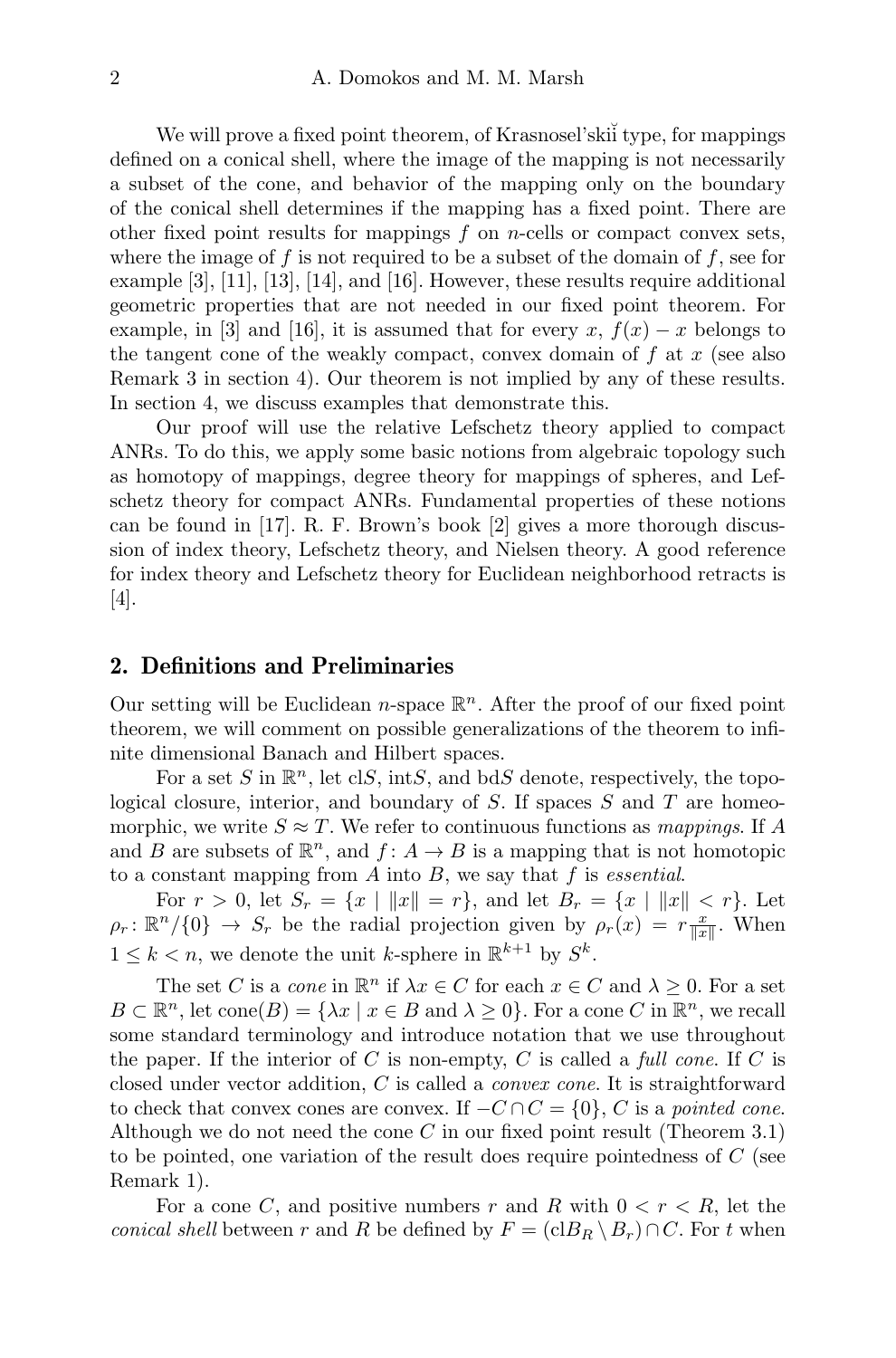$r \leq t \leq R$ , we let  $F_t = S_t \cap C$ . We refer to  $F_R$  as the top of F, and to  $F_r$  as the bottom of F.

For a full, closed, convex cone C that is a proper subset of  $\mathbb{R}^n$ , we call  $L = bdC \cap F$  the *lateral side of* F or simply the *side of* F. For such conical shells, it follows from results in Chapter 1 of [6] (see specifically Theorem 1 and Sections 4 and 6) that  $F \approx a$  closed n-cell,  $F_r \approx F_R \approx a$  closed  $(n-1)$ cell,  $F_t \cap L \approx$  an  $(n-2)$ -sphere for each  $r \le t \le R$ , and L is topologically the product of an  $(n-2)$ -sphere and an interval.

Hereafter, for each pair of full, closed, convex cones  $C$  and  $K$ , with conical shell F in C between r and R, and  $C \cap K = \{0\}$ , we define two associated retractions.

Let  $P: cl(\mathbb{R}^n \setminus K) \to C$  be a retraction such that for every  $a > 0$ ,  $P(S_a \setminus \text{int}(C \cup K)) = S_a \cap \text{bd }C$ , and let  $\rho: C \setminus \{0\} \to F$  be defined by

$$
\rho(x) = \begin{cases} x & \text{if } x \in F \\ \rho_R(x) & \text{if } x \in C \setminus B_R \\ \rho_r(x) & \text{if } x \in (C \cap B_r) \setminus \{0\}. \end{cases}
$$

Note that for points x in  $R^n \setminus \text{int}(C \cup K)$ ,  $P(x) \in \text{bd }C$ , and for points x in  $C \setminus F$ ,  $\rho(x) \in F_r \cup F_R \subset \text{bd } F$ .

Let  $f: F \to \mathbb{R}^n$  be a mapping, where F is a conical shell between r and  $R$  in a full, closed, convex cone  $C$ . Suppose also that there exists a full, closed, convex cone K such that  $C \cap K = \{0\}$ , and  $f(F) \subset \mathbb{R}^n \setminus K$ . Under these assumptions, we will pick a conical shell  $F'$  in  $K' = \text{cl}(\mathbb{R}^n \setminus K)$  such that  $F \cup f(F) \subset \text{int}F'$ . See Figure 1 below.



FIGURE 1. Conical shells  $F$  and  $F'$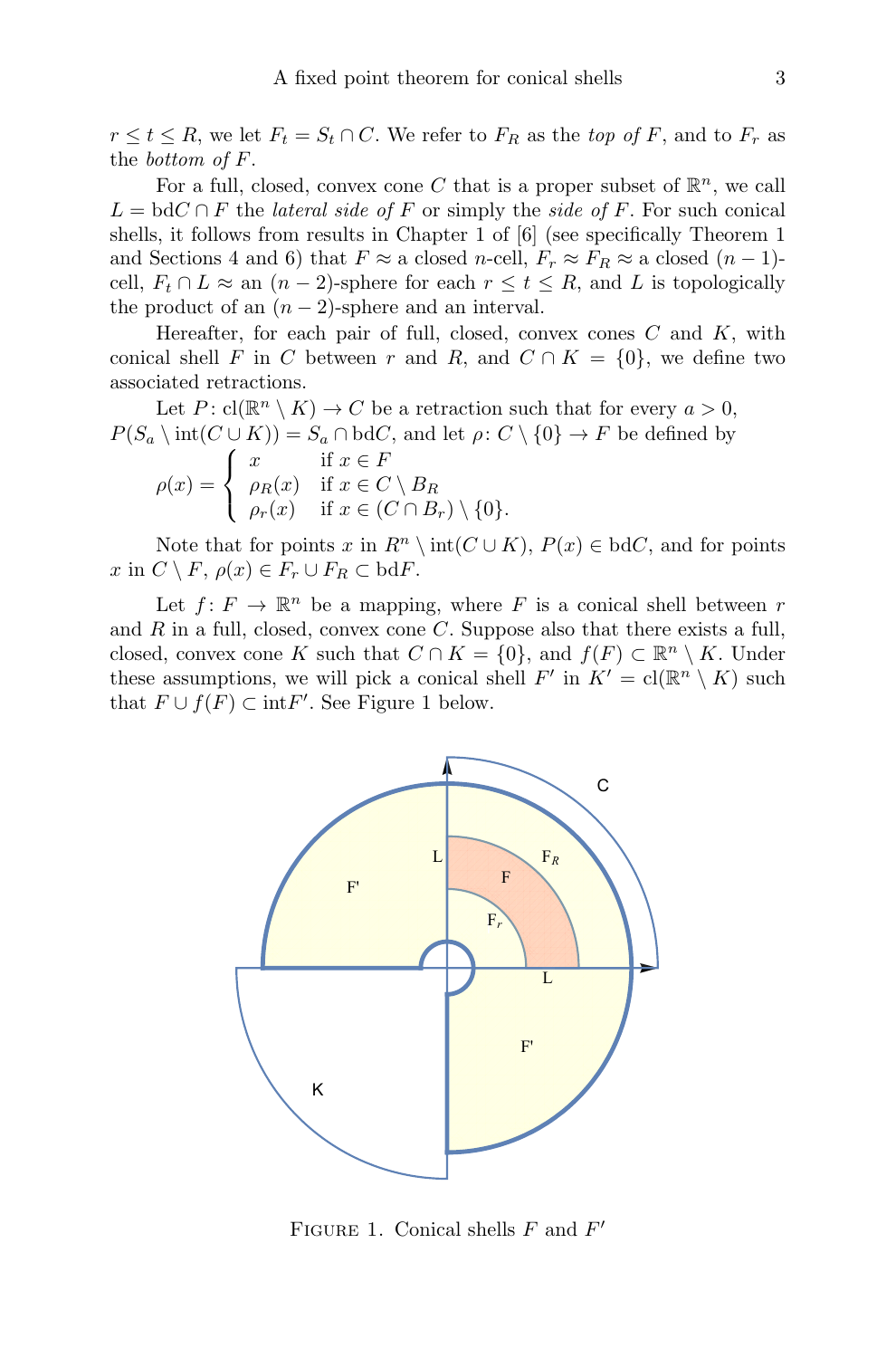We adopt the following descriptive terminology to give a sense of the behavior of the mapping f relative to the conical shell F. If  $f(L) \subset F' \setminus \text{int}C$ , we say that f maps the side of  $F$  outward. If f maps the side of  $F$  outward and there exists a t with  $r \le t \le R$  such that  $f|_{F_t \cap L} : F_t \cap L \to F' \setminus \text{int } C$  is essential, we say that f maps the side of  $F$  outward and around  $C$ , or more specifically that f maps  $F_t \cap L$  outward and around C. If  $f(L) \subset C$ , we say that  $f$  maps the side of  $F$  inward into  $C$ .

If  $f(F_R) \subset F' \setminus B_R$ , we say that f maps the top of F outward, and if  $f(F_r) \subset \text{cl}B_r \cap F'$ , we say that f maps the bottom of F outward. If  $f(F_R) \subset$ cl $B_R \cap F'$ , we say that f maps the top of F inward, and if  $f(F_r) \subset F' \setminus B_r$ , we say that f maps the bottom of F inward.

If f either maps both the top and bottom of  $F$  outward (extension) or maps both the top and bottom of  $F$  inward (compression), then we say that f maps the top and bottom of  $F$  in opposite directions.

### 3. A Fixed Point Theorem

**Theorem 3.1.** Suppose  $f: F \to \mathbb{R}^n$  is a mapping defined on a conical shell F in a full, closed, convex cone C. Suppose also that there exists a full, closed, convex cone K such that  $C \cap K = \{0\}$ , and  $f(F) \subset \mathbb{R}^n \setminus K$ .

(1) If f maps the side of F outward and around C, and f maps the top and bottom of  $F$  in opposite directions, then  $f$  has a fixed point.

(2) If f maps the side of  $F$  inward into  $C$ , and  $f$  maps the top and bottom of F in opposite directions, then f has a fixed point.

*Proof.* We assume that the conical shell  $F'$  has been chosen as above. There are four cases to consider. The idea underlying the proof of each case, except the last, is to pick a set  $A \subset F'$  that contains the points  $f(x)$ , where  $x \in$  $\text{bd } F$  and f maps x outward from F. Then we define a mapping, which is a composition of  $f$  and retractions onto  $F$ , and is also a mapping of the pair  $(F', A)$  to itself. We apply relative Lefschetz theory to this mapping to get a fixed point of f in F. Since the set A differs from case to case, the details of the proofs also differ and necessitate inclusion of all cases.

**Case (1a):** Suppose that f maps L outward and around  $C$ , and maps both  $F_R$  and  $F_r$  outward. Let  $A = F' \setminus \text{int}F$ . We note that  $A \approx \text{bd}F \times [0,1] \approx$  $S^{n-1} \times [0,1]$ . Since f maps L outward and around C, there exists  $r \le t \le R$ such that  $f|_{F_t \cap L}$ :  $F_t \cap L \to F' \int C$  is essential. Since  $f|_L$  is itself a homotopy between  $f|_{F_r \cap L}$  and  $f|_{F_R \cap L}$  (recall that, for each  $r \le t \le R$ ,  $F_t \cap L \approx$  and  $(n-2)$ -sphere), we also have that  $f|_{F_R \cap L} : F_R \cap L \to F' \setminus \text{int}C$  is essential.

We consider the mapping of ANR pairs  $f \rho P|_{F'} : (F', A) \to (F', A)$ . It has been observed that F' is an AR, A is an ANR, and  $\rho P$  maps  $A =$  $F' \setminus \text{int}F$  onto the boundary of F. So,  $f \rho P(F') \subset F'$ . We also need to see that  $f \rho P(A) \subset A$ . Let  $x \in A$ . Since  $\rho P(x) \in b \, dF = L \cup F_R \cup F_r$ , by the assumptions of this case, we have that  $f \rho P(x) \in A$ .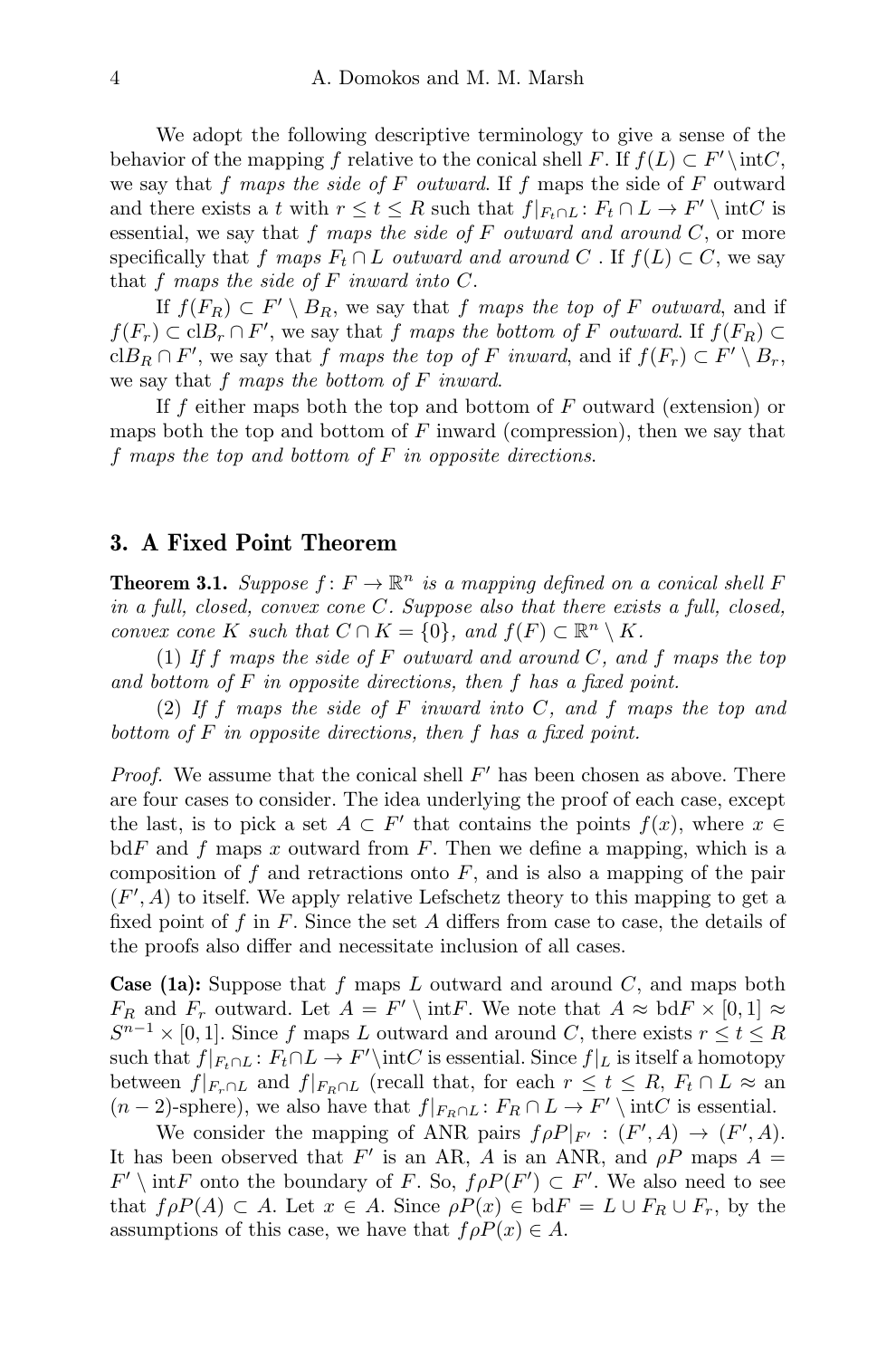We denote the relative Lefschetz number of the map of pairs  $f \rho P|_{F'}$ :  $(F', A) \to (F', A)$  by  $\stackrel{\sim}{\Lambda} (f \rho P|_{F'})$ . By Bowszyc [1],  $\stackrel{\sim}{\Lambda} (f \rho P|_{F'}) = \Lambda (f \rho P|_{F'})$  –  $\Lambda(f\rho P|_A)$ . Since F' is contractible, we have that  $\Lambda(f\rho P|_{F'})=1$ .

In order to calculate  $\Lambda(f \rho P_A)$ , consider the mappings  $f|_{\text{bd} F}$ : bd $F \to$ A and  $\rho P|_A: A \to \text{bd } F$ . By the commutativity property of the Lefschetz theory (see [2, Exercise 7, page 50] or [4,  $(1.8)$  & Theorem 4.1]), we have that  $\Lambda(f \rho P_A) = \Lambda(\rho P f|_{\text{bd} F})$ . So, we wish to calculate  $\Lambda(\rho P f|_{\text{bd} F})$ .

It is clear that the mapping  $\rho P : F' \setminus \text{int}C \to F' \setminus \text{int}C$  is homotopic to the identity mapping on  $F' \setminus \text{int}C$ . So,  $\rho Pf|_{F_R \cap L} : F_R \cap L \to F' \setminus \text{int}C$ is homotopic to  $f|_{F_R \cap L} = id|_{F' \setminus \text{int}C} \circ f|_{F_R \cap L}$ . Note that  $\rho Pf(F_R \cap L) =$  $F_R \cap L$ . So,  $\rho P f|_{F_R \cap L}$  is a map of a topological  $(n-2)$ -sphere to itself. Since  $f|_{F_R \cap L}$ :  $F_R \cap L \to F' \setminus \text{int } C$  is essential and  $F_R \cap L \subset F' \setminus \text{int } C$ , it follows that  $\rho Pf|_{F_R \cap L}$ :  $F_R \cap L \to F_R \cap L$  is essential. Hence,  $\deg(\rho Pf|_{F_R \cap L}) \neq 0$ . Let deg( $\rho Pf|_{F_R \cap L}$ ) =  $k \neq 0$ .

Let g be the suspension of  $\rho Pf|_{F_R \cap L}$ , see [17, page 27]. That is, using standard notation for suspensions,  $g = \sum \rho P f|_{F_R \cap L}$ :  $\sum (F_R \cap L) \rightarrow \sum (F_R \cap L)$ L). We identify  $\sum (F_R \cap L)$  with bdF, and note that  $\rho P f$  maps  $F_R$  to  $F_R$ . Since  $F_R$  is contractible,  $\rho P f$  is homotopic to g on  $F_R$ . Also note that  $\rho P f$ maps  $F_r \cup L$  to  $F_r \cup L$ . Since  $F_r \cup L$  is contractible,  $\rho Pf$  is homotopic to g on  $F_r \cup L$ . Since  $g = \rho P f$  on the intersection of  $F_R$  and  $F_r \cup L$ , it follows that  $\rho P f|_{\text{bd} F}$  is homotopic to g. Now,  $\text{bd} F \approx S^{n-1}$ , and by Vick [17, Prop.1.20],  $\deg(\rho Pf|_{\text{bd} F}) = \deg(g) = \deg(\rho Pf|_{F_R \cap L}) = k \neq 0.$ 

Thus,  $\Lambda(\rho Pf|_{\text{bd} F}) = 1 + (-1)^{n-1} \text{deg}(\rho Pf|_{\text{bd} F}) \neq 1$ . Hence,  $\widetilde{\Lambda}(f \rho P|_{F'})$ is not zero. By the relative Lefschetz theory,  $f \rho P$  has a fixed point in  $\text{cl}(F')$  $A) = F$ . Let  $x \in F$  with  $f \rho P(x) = x$ . Since  $x \in F$ ,  $\rho P(x) = x$ . Therefore,  $x = f(x)$ .

**Case (1b):** Suppose that f maps L outward and around C, maps  $F_R$  inward, and maps  $F_r$  inward. Let  $A = F' \setminus \text{int}C$ . We note that  $A \approx S^{n-2} \times [0,1]^2$ .

Again, we have that  $f \rho P|_{F'} : (F', A) \to (F', A)$  is a mapping of ANR pairs. To see that  $f \rho P(A) \subset A$ . Let  $x \in A$ . We observe that  $\rho P(x) \in L$ . By the assumptions of this case, and the choice of A, we have that  $f(L) \subset A$ . So, we have that  $f \rho P(x) \in A$ .

Since f maps L outward and around C,  $f|_{F_t \cap L}: F_t \cap L \to A$  is essential for some  $r \leq t \leq R$ . Since  $\rho P|_{F_t}$  is the identity map on  $F_t$ , we have that  $f \rho P|_{F_t \cap L} = f|_{F_t \cap L} : F_t \cap L \to A$  is essential. It follows that  $f \rho P|_{A} : A \to A$ is essential.

Since  $F_t \cap L \approx (n-2)$ -sphere is a strong deformation retract of A,  $S^{n-2}$ and A are homotopy equivalent. So,  $S^{n-2}$  and A have the same homology (see [17, Prop.1.11]. That is,  $H_i(S^{n-2}, \mathbb{Q})$  is isomorphic to  $H_i(A, \mathbb{Q})$  for all  $i \geq 0$ . Hence, the Lefschetz number of  $f \rho P_A$  can be calculated by  $\Lambda(f \rho P_A) =$  $1 + (-1)^{n-2}k$ , where  $(f \rho P|_A)$  :  $H_n(A, \mathbb{Q}) \to H_n(A, \mathbb{Q})$  is multiplication by  $k \neq 0$ . So,  $\Lambda(f \rho P|A) \neq 1$ . Hence,  $\widetilde{\Lambda}(f \rho P|_{F'}) = \Lambda(f \rho P|_{F'}) - \Lambda(f \rho P|A) =$  $1 - \Lambda(f \rho P_A) \neq 0$ . So,  $f \rho P$  has a fixed point in  $\text{cl}(F' \setminus A) = F' \cap C$ . Let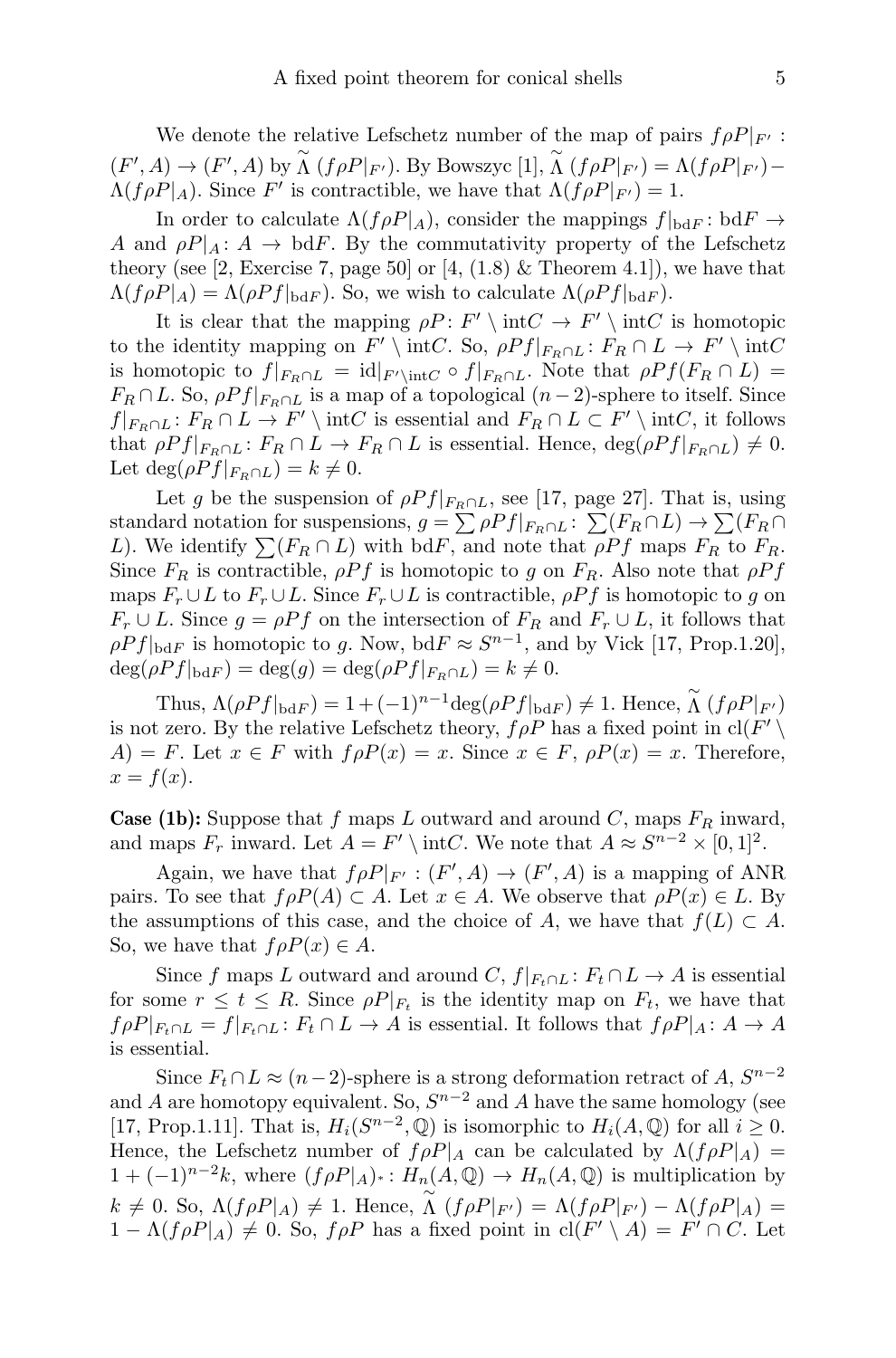$x \in F' \cap C$  with  $x = f \rho P(x)$ . If  $x \in F$ , then  $x = f \rho P(x) = f(x)$ . So, x is a fixed point of  $f$  in  $F$  and the proof is complete.

Suppose that  $x \in C \setminus \text{cl}B_R$ . Then  $x = f\rho(x)$  and  $\rho(x) \in F_R$ . Since f maps  $F_R$  inward,  $f \rho(x) \in \text{cl}B_R$ . So,  $x \in \text{cl}B_R$ . But this contradicts that x is in  $C \setminus \text{cl}B_R$ . The remaining case that  $x \in C \cap B_r$  is analogous.

**Case (2a):** Suppose that f maps L inward into C, and maps  $F_r$  and  $F_R$ outward. Recall, from our definitions, that  $f(intF \cup F_r \cup F_R)$  may intersect the complement of C in this case, but we have that  $Pf(F) \subset F' \cap C$ . Let  $A = \text{cl}(F' \cap C \setminus F)$ . We note that A is the disjoint union of two ARs, namely  $(C \setminus B_R) \cap F'$  and  $C \cap \text{cl}B_r \cap F'$ .

We consider the map of ANR pairs  $Pf\rho|_{F'\cap C}$ :  $(F'\cap C, A) \to (F'\cap C, A)$ . Since f maps  $F_r$  and  $F_R$  outward, we see that  $P f \rho(A) \subset A$ . We also observe that  $\Lambda(Pf\rho|_A) \neq 1$ . In fact,  $\Lambda(Pf\rho|_A) = 2$ , since A has two contractible components as mentioned above.

So, as in the previous cases, by the relative Lefschetz theory, there exists a point x in  $\text{cl}((F' \cap C) \setminus A) = F$  such that  $x = Pf \rho(x)$ . Since  $x \in F$ ,  $x = Pf(x)$ .

Suppose that  $f(x) \notin C$ . Since f maps L inward into C, it follows that x must be in  $F \setminus L \subset \text{int}C$ . But then  $x \neq Pf(x)$ , since P maps  $F' \setminus C$  to bdC. So,  $f(x) \in C$ . Since P is the identity mapping on C, we have that  $x = f(x)$ and the proof is complete.

**Case (2b):** Suppose that f maps L inward into C, and maps  $F_r$  and  $F_R$ inward. We will not need the relative Lefschetz theory in this case.

The mapping  $Pf \rho|_{F' \cap C} : F' \cap C \to F' \cap C$  has a fixed point since  $F' \cap C$ is an AR. Let  $x \in F' \cap C$  such that  $x = Pf \rho(x)$ . Since f maps  $F_r$  and  $F_R$  inward in this case,  $Pf\rho|_{F' \cap C}$  has no fixed points in  $(F' \cap C) \setminus F$ . So,  $x \in F$  and  $x = Pf(x)$ . As in the last paragraph of Case (2a), it follows that  $x = f(x).$ 

The two remarks below are immediate, but we include them for thoroughness. Also, as in Remark 1, we use the hyperplane version of our Theorem 3.1(1) in the examples discussed in section 4.

Remark 1. Theorem 3.1 also holds for mappings defined on the portion of a full, pointed, closed, convex cone that lies between two parallel hyperplanes. Specifically, let H be an  $(n-1)$ -dimensional subspace of  $\mathbb{R}^n$  such that  $H \cap C =$  $\{0\}$ , let  $x \in C$  with  $||x|| = 1$ , and let  $0 < r < R$ . Define F to be those points of C that lie in  $H + \lambda x$  for some  $r \leq \lambda \leq R$ . Let U be any open convex set containing 0 such that bd $U \cap C = (H + \{x\}) \cap C$ . Let bd $U$  be the unit sphere for a norm  $\|\cdot\|_*$  on  $\mathbb{R}^n$ . If f is a mapping from F into  $\mathbb{R}^n$  having analogous properties as in Theorem 3.1 relative to  $\|\cdot\|_*$ , then f has a fixed point.

**Remark 2.** Let C be a closed cone in  $\mathbb{R}^n$  whose complement is a full convex cone. Theorem 3.1 also holds for mappings  $f$  on conical shells  $F$  in  $C$ , where f satisfies analogous properties relative to  $F$  and  $C$ . This can be seen by observing that the proof of Theorem 3.1 is primarily topological and that the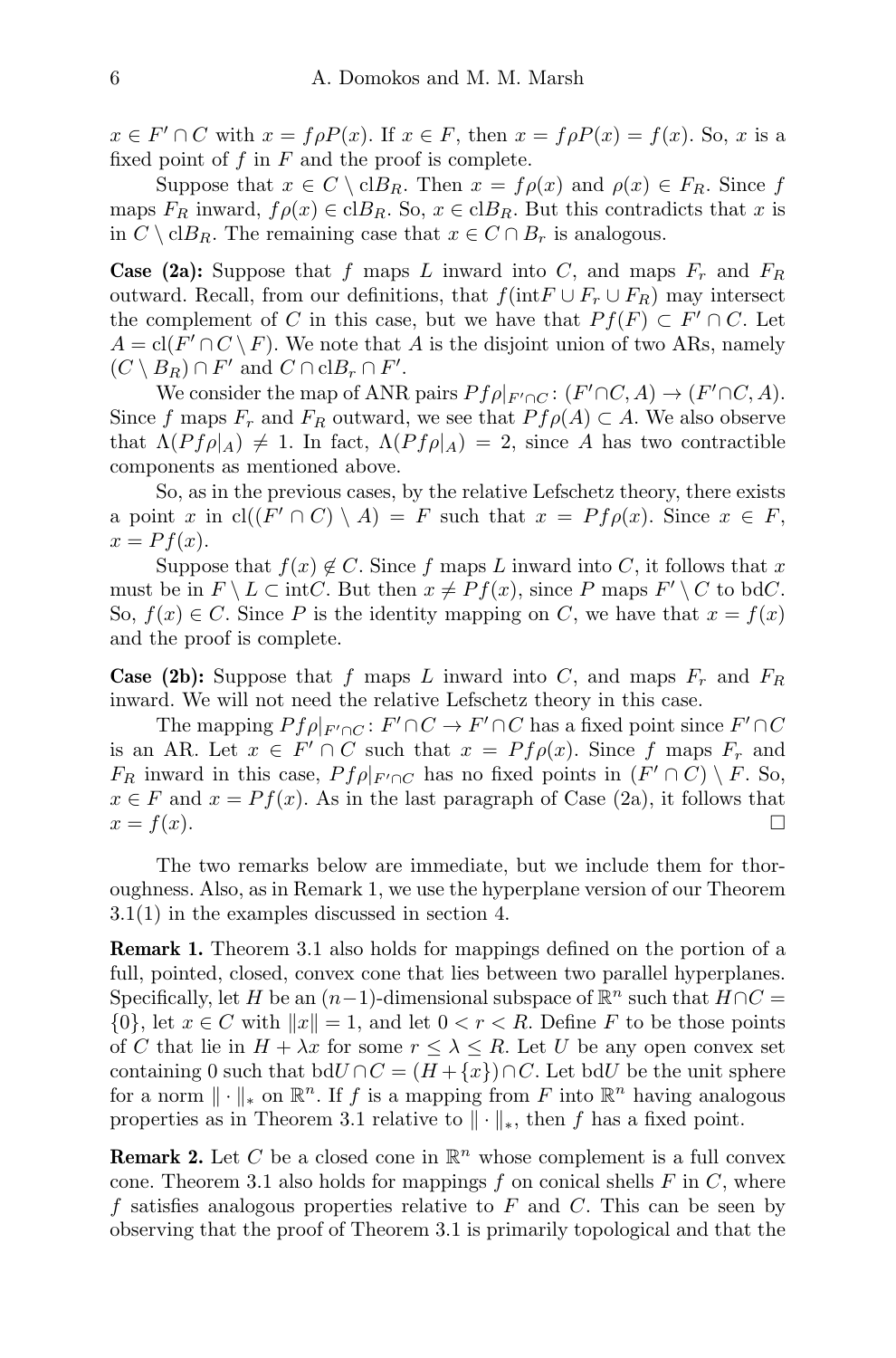associated sets  $C, F, F',$  and  $A$  in this setting are homeomorphic to their counterparts in Theorem 3.1.

## 4. Examples in  $\mathbb{R}^3$

We describe below, an example in  $\mathbb{R}^3$  that satisfies the conditions of Theorem 3.1(1a), and thus, yields a fixed point for the mapping described. We also point out how a slight modification in this example gives an example satisfying the conditions of Theorem 3.1(1b). Additionally, we show that other results of a similar nature in the literature cannot be used to get a fixed point for the mapping since these results require geometric conditions that are not satisfied. We also discuss the necessity of the essential condition in the definition of "mapping outward and around" the conical shell.

Since any example satisfying Theorem 3.1(1a) will map the side of the conical shell outward, Krasnosel'skii's result will not apply since  $f(C) \not\subset C$ . Since conical shells are not convex, Halpern and Bergman's results in [11] will not apply. From Remark 1, however, one might ask if a convex version of Theorem 3.1 would follow from any of the results in [3], [11], [13], [14], or [16]. The example below illustrates that this is not the case.

*Example* 1. There is a mapping on a convex portion of a cone in  $\mathbb{R}^3$  that has a fixed point since it satisfies the conditions of Theorem 3.1(1a). The mapping does not satisfy the geometric conditions of the theorems in the references above.

*Proof.* In  $\mathbb{R}^3$ , let H be the xy-plane, and let  $p = (0, 0, 1)$ . Let  $S_1$ ,  $B_1$  and  $S_2, B_2$  be, respectively, the circles and closed disks of radius one and two about  $\{p\}$  in  $H + \{p\}$ . Let  $C = \text{cone}(B_1)$  and  $C' = \text{cone}(B_2)$  in  $\mathbb{R}^3$ . Let F be the convex region in C between  $H + \{p\}$  and  $H + \{2p\}$ , and let F' be the convex region in C' between  $H + {\frac{1}{2}}p$  and  $H + {\frac{5}{2}}p$ . Note that the lateral side of F is  $L = \{tx \mid x \in S_1, 1 \le t \le 2\}$ , and the lateral side of F' is  $L' = \{tx \mid x \in S_2, \frac{1}{2} \le t \le \frac{5}{2}\}$ . So, the circle  $S_1$  is the "bottom edge" of L, and the circle  $S_2$  is contained in L'. Also, note that the bottom and top of F are, respectively, the sets  $F_1 = B_1$  and  $F_2 = 2B_1$ . It is clear that  $F \subset F'$ . We now define a mapping  $f: F \to F'$  that satisfies the conditions of our Theorem 3.1(1a).

Let  $\sigma_1: S_1 \to S_1$  be the squaring map on the circle  $S_1$ , treating  $(1,0,1)$ as the unit element in  $S_1$ . Let  $h: S_1 \to S_2$  be defined by  $h(x, y, 1) = (2x, 2y, 1),$ and let  $\sigma: S_1 \to S_2$  be given by  $\sigma = h \circ \sigma_1$ . So,  $\sigma$  is a two-to-one covering map. We note that  $\sigma: S_1 \to F' \setminus \text{int}\_C$  is essential. Let  $\ell: [1, 2] \to [\frac{1}{2}, \frac{5}{2}]$  be linear increasing; that is,  $\ell(t) = 2t - \frac{3}{2}$ . Let  $\hat{\sigma} : L \to L'$  be given by  $\hat{\sigma}(tx) = \ell(t)\sigma(x)$ for  $x \in S_1$  and  $1 \le t \le 2$ .

We may now extend  $\hat{\sigma}$  to any mapping  $f: F \to F'$  that maps the top and bottom of  $F$  in opposite outward directions into  $F'$ . That is,  $f$  can be chosen to be any mapping such that  $f|_L = \hat{\sigma}$ ,  $f(F_1) \subset \{tx \mid x \in B_2, \frac{1}{2} \le t \le 1\}$ ,  $f(F_2) \subset \{tx \mid x \in B_2, 2 \le t \le \frac{5}{2}\},\$  and  $f(F) \subset F'$ . Clearly, any such mapping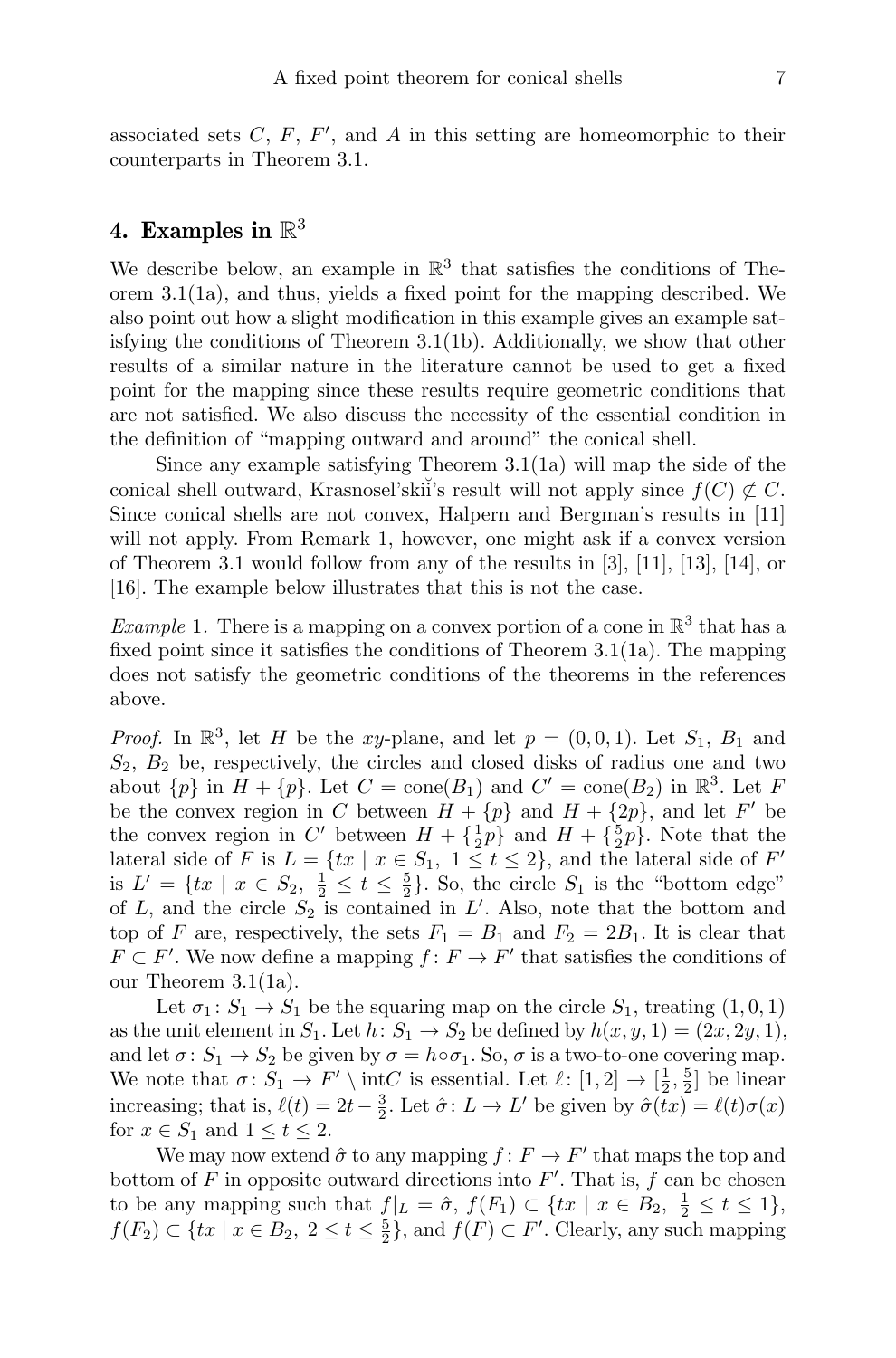f satisfies the conditions of Theorem 3.1(1a), and hence has a fixed point. We show in Remarks 3 and 4 below that  $f$  does not satisfy the additional geometric conditions needed for application of related theorems.

Remark 3. In order for any of Halpern and Bergman's results in [11] to apply to the mapping f, one of the following three conditions must hold. By Lemma 18.1 in [3], condition (i) below is the same as condition (1) in [16]. See [11] for the precise definitions of inward, outward, and outward normal sets.

(i) Each point x of F is mapped by f into the closure of its inward set  $I_x$ .

- (ii) Each point x of F is mapped by f into the closure of its outward set  $O_x$ .
- (iii) No point x of F is mapped by f into its outward normal set  $N_x$ .

Since f maps the point  $x = (-1, 0, 1)$  of  $S_1$  to the point  $(1, 0, \frac{1}{2})$  on the bottom circle of  $L'$ ,  $f(x)$  is neither in the closure of  $I_x$  nor in the closure of  $O_x$ . So, neither (i) nor (ii) is satisfied.

Since  $\ell(\frac{9}{8}) = \frac{3}{4}$ , f maps the point  $y = (\frac{9}{8}, 0, \frac{9}{8})$  in L to the point  $(\frac{3}{2}, 0, \frac{3}{4})$ in L'. It is easy to check that the vector  $y-f(y)$  is perpendicular to the vector y. So,  $f(y)$  is in the outward normal set  $N_y$ . Thus, (iii) is not satisfied.

Remark 4. In order to apply either the results of Marsh [14] or the results of Poincaré-Miranda [13],  $L$  would need to be topologically partitioned into two pairs of "opposite" 2-cells, and f would need to map these 2-cells, in this case, outward relative to the planes containing them. The double covering behavior of f on  $L$  to  $L'$  eliminates this possibility. So, as mentioned earlier, our theorem requires none of the geometric conditions found in related results, and is not implied by any these results.

Remark 5. A similar example that satisfies our Theorem 3.1(1b) can be constructed simply by defining the map  $\ell$  in the example above to be linear decreasing from [1, 2] onto  $[\frac{1}{2}, \frac{5}{2}]$ . The maps  $\sigma$ ,  $\hat{\sigma}$ , and  $f$  are defined analogously. The new mapping f now maps the top and bottom of  $F$  inward. In a manner similar to that above, it can be seen that this mapping  $f$  also does not satisfy the conditions of the other mentioned results.

**Remark 6.** Although the assumption in Theorem 3.1(1) that the map f be essential on L may seem rather strong, without it there are easy examples of fixed-point-free mappings satisfying the other conditions of our theorem. For example, if we simply change the map  $\sigma$  in Example 1 above to the two-to-one circle map  $\alpha: S_1 \to S_2$ , where  $\alpha(1,0,1) = (2,0,1) = \alpha(-1,0,1)$ ,  $\alpha$  maps the top half of  $S_1$  counter-clockwise around all of  $S_2$ , and maps the bottom half of  $S_1$  clockwise around all of  $S_2$ . The map  $\alpha \colon S_1 \to F' \setminus \text{int}C$  is inessential. We extend  $\alpha$  to  $\hat{\alpha}$ :  $L \to L'$  analogously as  $\sigma$  was extended to  $\hat{\sigma}$  in Example 1. Lastly, we can extend  $\hat{\alpha}$  to a map  $f: F \to F'$  so that our outward conditions on L, and on the top and bottom of F are satisfied, yet  $f(F) \cap F = \emptyset$ . Thus, f will not have a fixed point.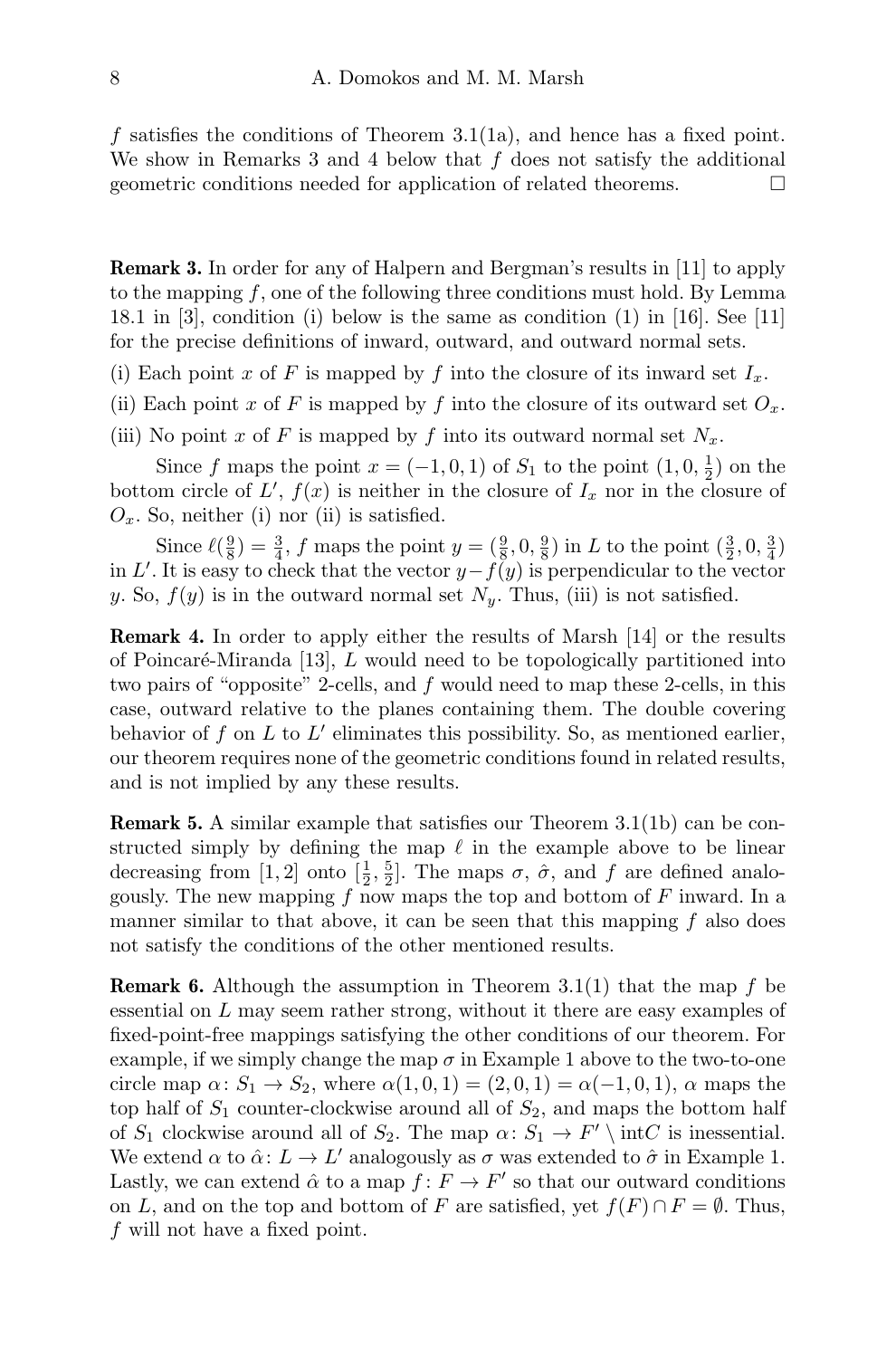### 5. Concerning variations and extensions of Theorem 3.1

There are easy examples of continuous, fixed-point-free mappings on conical shells in infinite dimensional Hilbert spaces that satisfy properties as in Theorem 3.1 (see Example at the end of this section). Since Krasnosel'skii's fixed point result, and other related fixed point results mentioned in the introduction, hold for completely continuous mappings on cones in infinite dimensional Banach spaces, it is natural to ask if any of the four cases in Theorem 3.1 will extend to completely continuous mappings on conical shells in infinite dimensional Banach spaces. A mapping  $f: X \to Y$  between Banach spaces is *completely continuous* provided that  $f(B)$  is contained in a compact set for each bounded set  $B$ . We claim that Theorem 3.1(2) has an infinite dimensional analog for completely continuous mappings. It seems unlikely that Theorem 3.1(1) has such an infinite dimensional analog. Discussion follows.

Let X be an infinite dimensional Banach space, and suppose that  $f: F \to$ X is a completely continuous mapping defined on a conical shell  $F$  in a full, closed, convex cone C in X. Also assume that all sets  $S_r$ ,  $S_R$ ,  $B_r$ ,  $B_R$ ,  $F_r$ ,  $F_R$ , and L are defined analogously as they were in  $\mathbb{R}^n$ , and that  $F \cup f(F) \subset X \setminus K$ for some full, closed, convex cone K with  $C \cap K = \{0\}.$ 

Extension of Theorem 3.1(2) to infinite dimensional Banach spaces. Using the Lefschetz theory extended to arbitrary ANRs in [10], and the general theory of ARs and ANRs as discussed in [5] and applied to cones in [8, page 204], we see that the proof of both Cases  $(2a)$  and  $(2b)$  remain valid for completely continuous mappings. One should also note that the mapping  $P f \rho P$  used in these two proofs is completely continuous, since in our setting,  $\rho$  and P map bounded sets to bounded sets, and  $f$  is assumed to be completely continuous.

Non-extension of Theorem 3.1(1) to infinite dimensional Banach spaces. In this setting, the homotopy condition used to define "around  $C$ " in  $\mathbb{R}^n$  gives no information to distinguish between the behavior of mappings on L. In particular, since closed balls can be retracted to their bounding spheres and spheres are contractible (see  $[5]$ ), but not compact, there seems to be no "around  $C$ " condition on the mapping  $f$  that would make  $f$  completely continuous, or be strong enough to guarantee fixed points of continuous-only maps satisfying the other conditions of Theorem 3.1(1). Furthermore, the relative Lefschetz theory proofs given in Cases  $(1a)$  and  $(1b)$  will not work since the set  $A$ , in each case, is contractible.

Below, in the setting of an infinite dimensional Hilbert space, we give a simple example of a fixed-point-free continuous, but not completely continuous, mapping that satisfies the remaining conditions of Theorem 3.1(1).

Example 2. There exists, in an infinite dimensional Hilbert space, a fixedpoint-free continuous, but not completely continuous, mapping that satisfies the conditions of Theorem 3.1(1).

*Proof.* Let X be an infinite dimensional Hilbert space, and let  $H$  be a subspace of codimension one in X. Fix a point  $p \neq 0$  in X. Let  $S_1, B_1$  and  $S_2, B_2$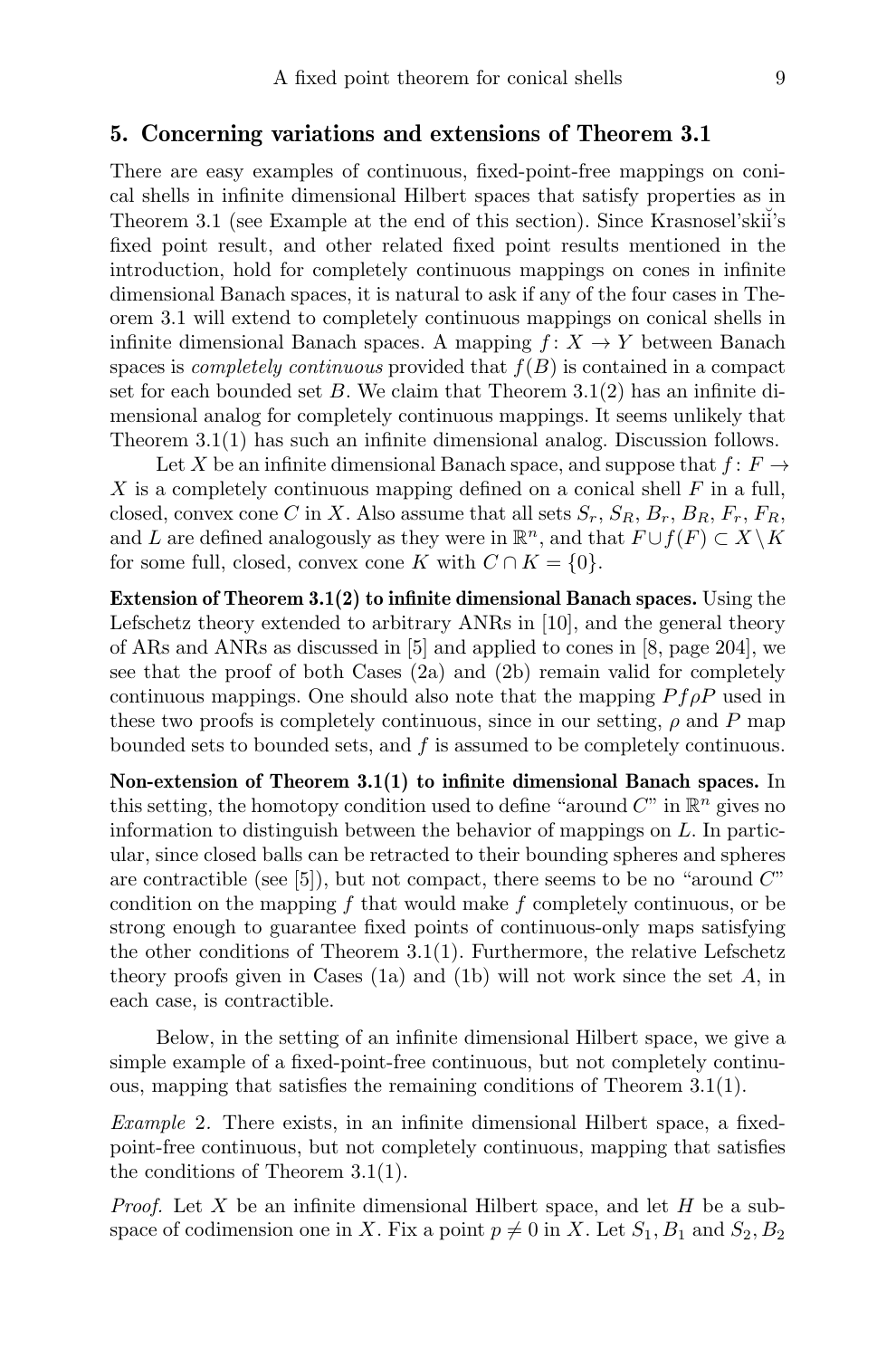be, respectively, the spheres and closed balls of radius one and two about  $\{p\}$ in  $H + \{p\}$ . We note that since  $H + \{p\}$  is isomorphic to an infinite dimensional Hilbert space,  $S_1$  is not compact. Also, by Theorem 6.2 in [5],  $S_1$  is an AR.

Let  $C = \text{cone}(B_1)$  in X, and let  $C' = \text{cone}(B_2)$  in X. Let F be the conical shell between  $r = 1$  and  $R = 2$  in C, and let F' be the conical shell between  $r' = \frac{1}{2}$  and  $R' = \frac{5}{2}$  in C'. Assume, without loss of generality, that  $S_1$ is the "bottom sphere" on the lateral side  $L$  of  $F$ , and  $S_2$  lies in the lateral side L' of F'. Note that  $L \approx S_1 \times [1,2] \approx S_2 \times [\frac{1}{2},\frac{5}{2}] \approx L'$ . So, let  $h: L \to L'$ be a homeomorphism that maps  $S_1$  to  $\frac{1}{2}S_2$ , and maps  $2S_1$  to  $\frac{5}{2}S_2$ .

Now,  $F \approx B_1 \times [1, 2] \approx$  the 1-ball in X; so, bd  $F \approx$  the 1-sphere in X. By [5, Theorem 6.2], there exists a retraction  $r_0: F \to \text{bd} F$ . Let  $F_1$  and  $F_2$  denote, respectively, the bottom and top of F. So, bdF =  $L \cup F_1 \cup F_2$ . Note that  $F_1 \cap L \approx S_1 \approx F_2 \cap L$ . Since  $S_1$  is an AR, there exist retractions  $r_1: F_1 \to F_1 \cap L$  and  $r_2: F_2 \to F_2 \cap L$ . So,  $(r_1 \cup r_2 \cup \text{id}|_L) \circ r_0: F \to L$  is a retraction taking  $F_1$  to the bottom sphere  $S_1$  of L, and taking  $F_2$  to the top sphere 2S<sub>1</sub> of L. It is now easy to see that  $h \circ (r_1 \cup r_2 \cup id|_L) \circ r_0 \colon F \to L'$  is a fixed-point-free mapping that satisfies the hypothesis of Theorem 3.1(1a).  $\Box$ 

Acknowledgement. The authors wish to thank the referees for suggestions that improved the paper. In particular, we thank the referee who noticed that Theorem 3.1(2) could be strengthened to its present form.

### References

- [1] C. Bowszyc, Fixed point theorems for the pairs of spaces, Bull. Acad. Polon. Sci. XVI(1968),  $\#11$ , 845–850.
- [2] R. F. Brown, The Lefschetz Fixed Point Theorem, Scott, Foresman and Company, Glenview, Illinois, 1970.
- [3] K. Deimling, Nonlinear Functional Analysis, Springer-Verlag, Berlin, Heidelberg, 1985.
- [4] A. Dold, Fixed point index and fixed point theorem for Euclidean neighborhood retracts, Topology  $4(1965)$ , 1–8.
- [5] J. Dugundji, An extension of Tietze's Theorem, Pacific J. Math. 1(1951), 353– 367.
- [6] H. G. Eggleston, Convexity, Cambridge University Press, 1969.
- [7] G. Fournier, Fixed point principles for cones of linear normed space, Can. J. Math. XXXII(1980), #6, 1372–1381.
- [8] G. Fournier and H. O. Peitgen, On some fixed point principles for cones in linear normed spaces, Math. Ann. 225(1977), 205–218.
- [9] L. Górniewicz and A. Granas,  $On\ a\ theorem\ of\ C. \ Bowszyc\ concerning\ the$ relative version of the Lefschetz fixed point theorem, Bull. Institute Math. Acad. Sinica 13(1985), #2, 137–142.
- [10] A. Granas, The Leray-Schauder Index and the fixed point theory for arbitrary ANRs, Bull. Soc. Math. France 100(1972), 209–228.